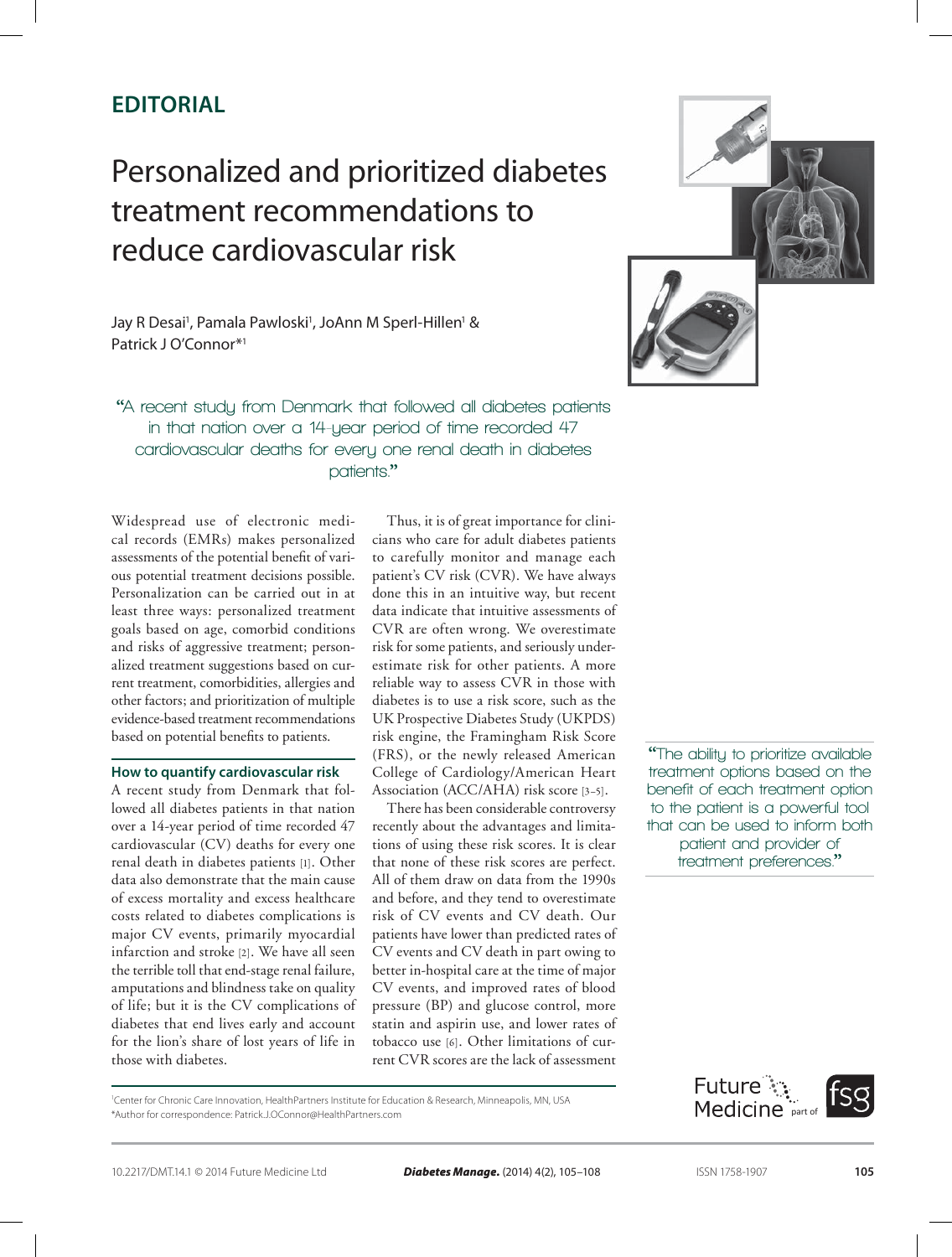of glycated hemoglobin values in all except the UKPDS risk score, failure to include physical inactivity and unhealthy diet as risk factors, and the fact that most of these risk scores were developed on predominantly white populations. There is another big issue to consider – risk scores are based on the experiences of large groups of people, and no matter how scientifically valid a risk score is, it will not necessarily predict what will happen to one particular patient.

Despite these limitations, we argue that using a CV risk score ought to be a key element in routine diabetes care. Even an imperfect estimate of CV risk using a risk score is far more accurate than our casual, intuitive assessments of CV risk. Moreover, even if a risk score overestimates CV risk, using it repeatedly over time with one patient will quantify trends in CV risk over time, and this information may be very useful to both the patient and to the provider of care. Moreover, as we discuss below, risk scores such as the UKPDS, FRS or ACC/AHA risk score can be used to prioritize the potential benefits a given patient may achieve from each of several available treatment options at the time of a clinical encounter. The ability to prioritize available treatment options based on the benefit of each treatment option to the patient is a powerful tool that can be used to inform both patient and provider of treatment preferences.

## **Using risk scores to prioritize available treatment options**

Each of the available CV risk scores can be partitioned into two components of risk. The first component of CV risk is 'not reversible', because it is due to age or sex, which cannot be manipulated to reduce CV risk. The second component of CV risk is 'potentially reversible' by pharmacologic or lifestyle treatment of CV risk components such as weight, BP, lipids, glucose, tobacco use or aspirin use. We recommend focusing clinical attention on reversible CV risk rather than total CV risk when seeing a patient. Consider an 80 year old man with diabetes who has well controlled glucose and BP, normal BMI, appropriately uses aspirin and statins, and does not smoke. This person has very high total CV risk because of his age, but essentially no reversible CV risk. There is little reason to spend time talking with this man about CV risk reduction, because there is no action that can be taken to reduce his CV risk.

Patients who have substantial reversible CV risk are the ones who need our attention and who

may reap great benefits from actions to reduce CV risk. But how can we efficiently and systematically identify such patients? The simple way to do this is to calculate the patient's total CV risk using, for example, the UKPDS risk engine, and then re-run the UKPDS risk engine again, with each out-of-control risk factor now set to a value proven in randomized clinical trials to confer clinical benefit. For example, if the only out of control risk factor is a systolic BP of 156, then this is changed to 140 mmHg, and then the UKPDS equation run again. The difference between the two UKPDS risk estimates – the first run with real risk factor values, and the second run with 'normalized' risk factor values, provides an estimate of how much CV risk will be lowered if the systolic BP was lowered from 156 mmHg to 140 mmHg. This procedure is then repeated for each risk factor that may be out of control, producing an estimate for how much that patient's CV risk would be lowered by treating each of his or her out of control risk factors.

**"We recommend focusing clinical attention on reversible cardiovascular risk rather than total cardiovascular risk when seeing a patient."**

We then compare the risk reduction that can be achieved by managing each one of the patient's out-of-control risk factors. The biggest CV risk reduction is the number one treatment priority, the next biggest risk reduction is the number 2 treatment priority and so forth. In this way, the provider and the patient can be informed, in a general way (because the risk equations are not perfect) which of several available treatment options will give the biggest benefit, in terms of reduced CV risk. This is a lot of math – but you do not have to do it. Risk scores can be programmed in web services or within EMRs to do these computations quickly and accurately, and provide you with the results just a second or two after the patient's BP is measured at a clinical encounter.

#### **Presenting prioritized, evidence-based treatment recommendations to patients**

There is considerable current controversy about the best way to present CV risk to a patient. The health literacy and numeracy of patients varies widely, and it is likely that the best way forward will be to customize the presentation of risk information based on the health literacy and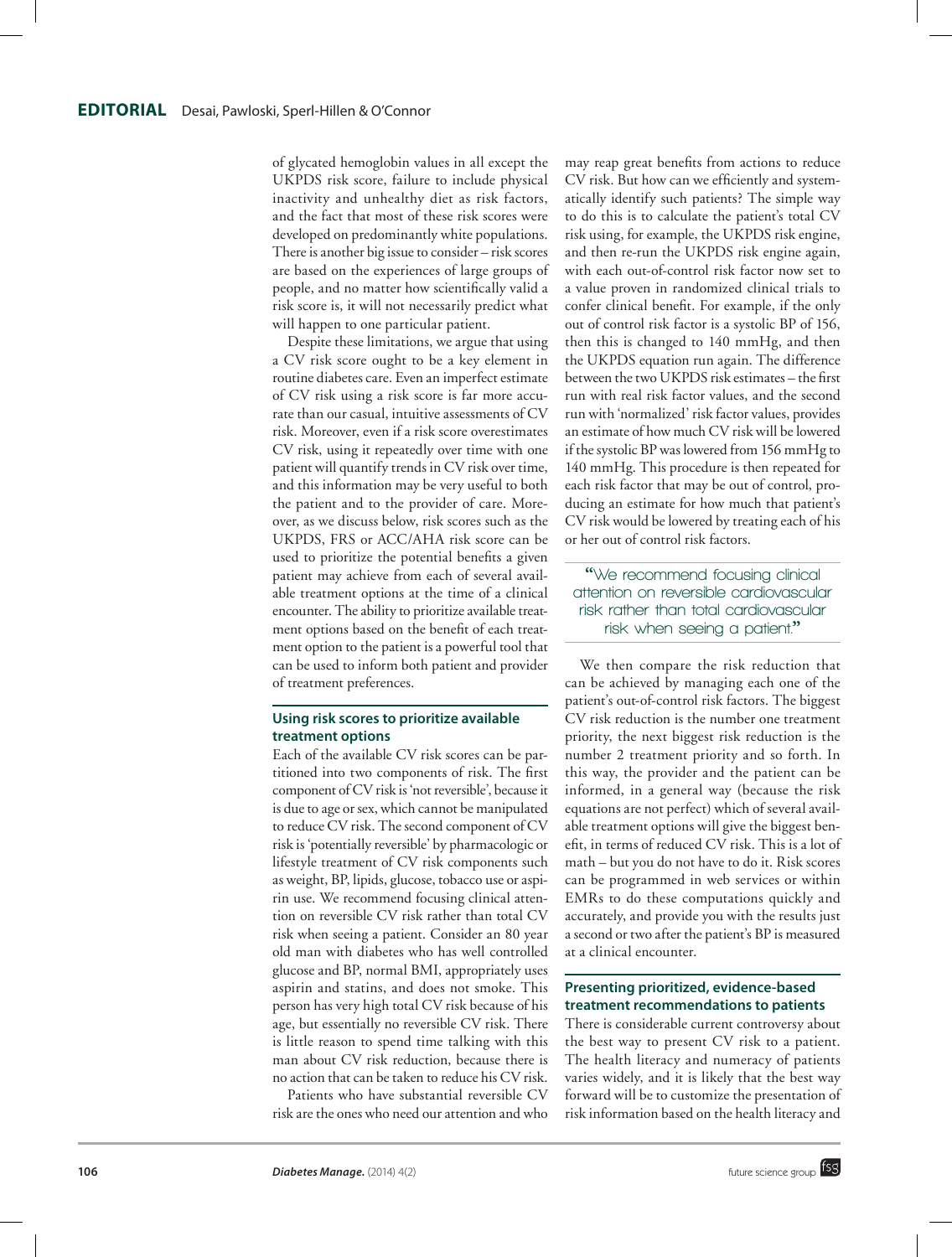numeracy of a given patient or group of patients. For now, in the absence of evidence, we have adopted a few 'rules of the road' for conveying CV risk information to adults with diabetes or related chronic diseases: first, we prefer using symbols (such as check marks or stars) rather than numbers to rank evidence-based clinical actions from greatest to least potential benefit. Second, we do not use the word 'risk', preferring to talk about the 'danger' of a stroke or heart attack. Third, we use this tool as a way to elicit patient preferences, and indicate to the patient a small set of evidence-based clinical actions that they may want to act on. This saves a lot of time, and keeps the patient's preferences for treatments at the center of the discussion.

**"As a patient develops new conditions, or as some aspects of care improve or others worsen, recommendations would keep pace, providing an evolving care plan that could be used by all members of the care team to optimize and coordinate care."**

So far in this discussion, we have discussed using estimates of 10-year CV risk. This is appropriate for patients who are 60 years and older, but patients who are younger may have many uncontrolled CV risk factors and still have relatively low 10-year CV risk. For patients aged 30–59 years, validated estimates of 30-year CV risk are available. For patients aged 30–59 years, 30-year CV risk estimates more accurately portray the long-term burden of CV events than does the 10-year CV risk estimate [7].

#### **End-game of personalized medicine in primary care**

In these examples, we have used EMR-based algorithms to identify and prioritize treatment options for diabetes patients based on CV risk alone. This approach can be generalized to identify and prioritize treatment options related to multiple chronic diseases or preventive care services. To prioritize across multiple clinical domains, the impact of each clinical action

#### **References**

Hansen MB, Jensen ML, Carstensen B. Causes of death among diabetic patients in Denmark*. Diabetologia* 55(2), 294–302 (2012).

would need to be compared not on the basis of CV risk, but on the basis of some other metric. Other metrics to consider might be qualityadjusted life years, disability-adjusted life years or years of potential life lost before the age of 80. Using such an approach, EMR data could be used to identify which of many clinical actions 'rise to the top' in terms of potential benefit to a given patient at a given time. As the patient's clinical state evolves over time, a set of standardized algorithms (updated for advances in knowledge) would be used at each encounter to provide personalized treatment priorities that reflect the patient's evolving clinical state. As a patient develops new conditions, or as some aspects of care improve or others worsen, recommendations would keep pace, providing an evolving care plan that could be used by all members of the care team to optimize and coordinate care.

As always, the central member of the care team, and the ultimate arbiter of available treatment options remains the patient. The patient will consider these prioritized treatment recommendations along with other information to make an evidence-informed treatment decision. Although this scenario may seem somewhat futuristic, it is quite likely that such clinical decision support systems will soon be in wide use. As care providers, we can actively contribute to the evolution of this new technology, and help make sure it is designed in ways that are useful and relevant to our patients' needs.

#### **Financial & competing interests disclosure**

*PJ O'Connor is supported in part by funding from NIH grants R01HL089451, R01HL102144-01, R01HS019859, R18DK079861 and P30DK092924. PJ O'Connor, JM Sperl-Hillen and others hold a US patent (8,388,348 B2) issued 5 March 2013 entitled 'Disease Treatment Simulation'. The authors have no other relevant affiliations or financial involvement with any organization or entity with a financial interest in or financial conflict with the subject matter or materials discussed in the manuscript apart from those disclosed.*

*No writing assistance was utilized in the production of this manuscript.* 

- 2 Gregg EW, Cheng YJ, Saydah S *et al.* Trends in death rates among U.S. adults with and without diabetes between 1997 and 2006: findings from the National health interview survey*. Diabetes Care* 35(6), 1252–1257 (2012).
- 3 [D'Agostino RB Sr](http://www.ncbi.nlm.nih.gov/pubmed?term=D), [Vasan RS](http://www.ncbi.nlm.nih.gov/pubmed?term=Vasan RS%5BAuthor%5D&cauthor=true&cauthor_uid=18212285), [Pencina MJ](http://www.ncbi.nlm.nih.gov/pubmed?term=Pencina MJ%5BAuthor%5D&cauthor=true&cauthor_uid=18212285) *et al.* General cardiovascular risk profile for use in primary care: the Framingham Heart Study*. Circulation* 117(6), 743–753 (2008).